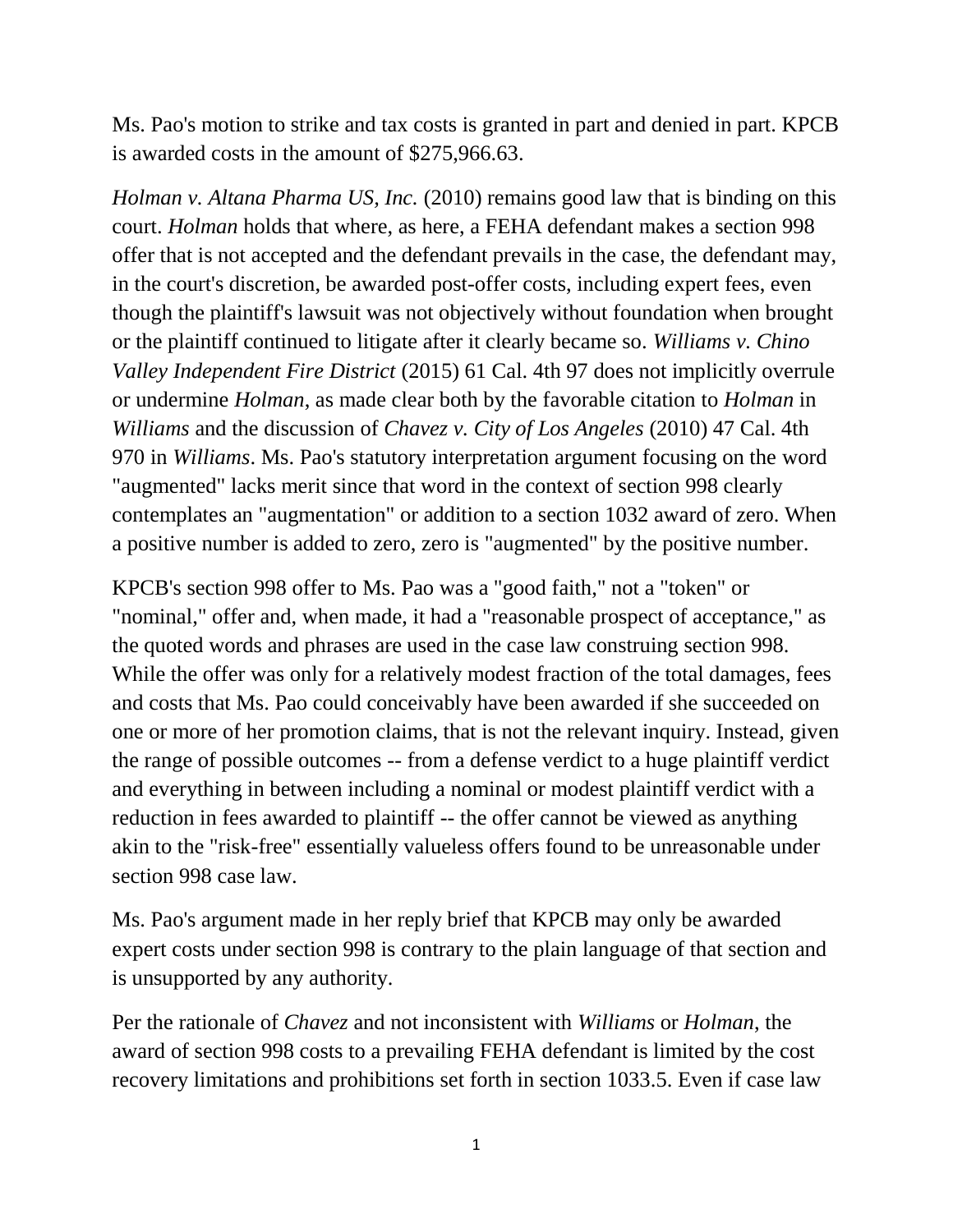did not require adherence to the limitations and prohibitions of section 1033.5, in the exercise of my discretion under section 998, I would be guided by those limitations and prohibitions. Section 1033.5 limits recovery of costs only to those costs that were "reasonably necessary to the conduct of the litigation rather than merely convenient or beneficial to its preparation" and that are "reasonable in amount."

Because Ms. Pao has not argued that the filing and motion fees (\$240), jury food (\$177.56), deposition costs other than the transcribing charges for the depositions of Mr. Saba and Ms. West and travel costs for Dr. Gompers, Dr. Lewin, Mr. Robbins and Mr. Litvak (\$13,802.55), service of process (\$530), exhibit imaging (\$224.21), and court reporter fees (\$7,057.50) in KPCB's amended costs memorandum were not reasonably incurred or are disallowed under 1033.5, all of those costs are awarded to KPCB.

Because section 1033.5 prohibits the recovery of costs for transcripts not ordered by the court and none were ordered, KPCB's request for the cost of trial transcripts is disallowed.

Because KPCB's cost for trial technology equipment rental (\$7,196.30) was reasonably necessary for the trial and reasonable in amount, those costs are awarded to KPCB.

KPCB seeks travel expenses for the trial testimony of Dr. Gompers, Dr. Lewin and Mr. Robbins yet, even after those expenses were specifically contested by Ms. Pao in her moving papers and KPCB was chided for not supporting its request for these costs with any documentation (Pao Memo at 14:14), KPCB did not provide any documentation supporting those expenses, as case law requires. Accordingly, KPCB is awarded a total of \$2700, calculated as \$1050 for three hotel nights and \$1650 for one round trip flight from Boston and two round trip flights from Los Angeles for the trial-related travel of these three gentlemen in accordance with the cost estimates stated in Ms. Pao's moving papers (*Id*. at 9:6-10-2).

For the same reasons, KPCB's request for travel expenses for the depositions of Dr. Gompers, Dr. Lewin, Mr. Robbins and Mr. Litvak is reduced to\$3800, calculated as \$1400 for four hotel nights and \$2400 for one round trip flight from Boston, one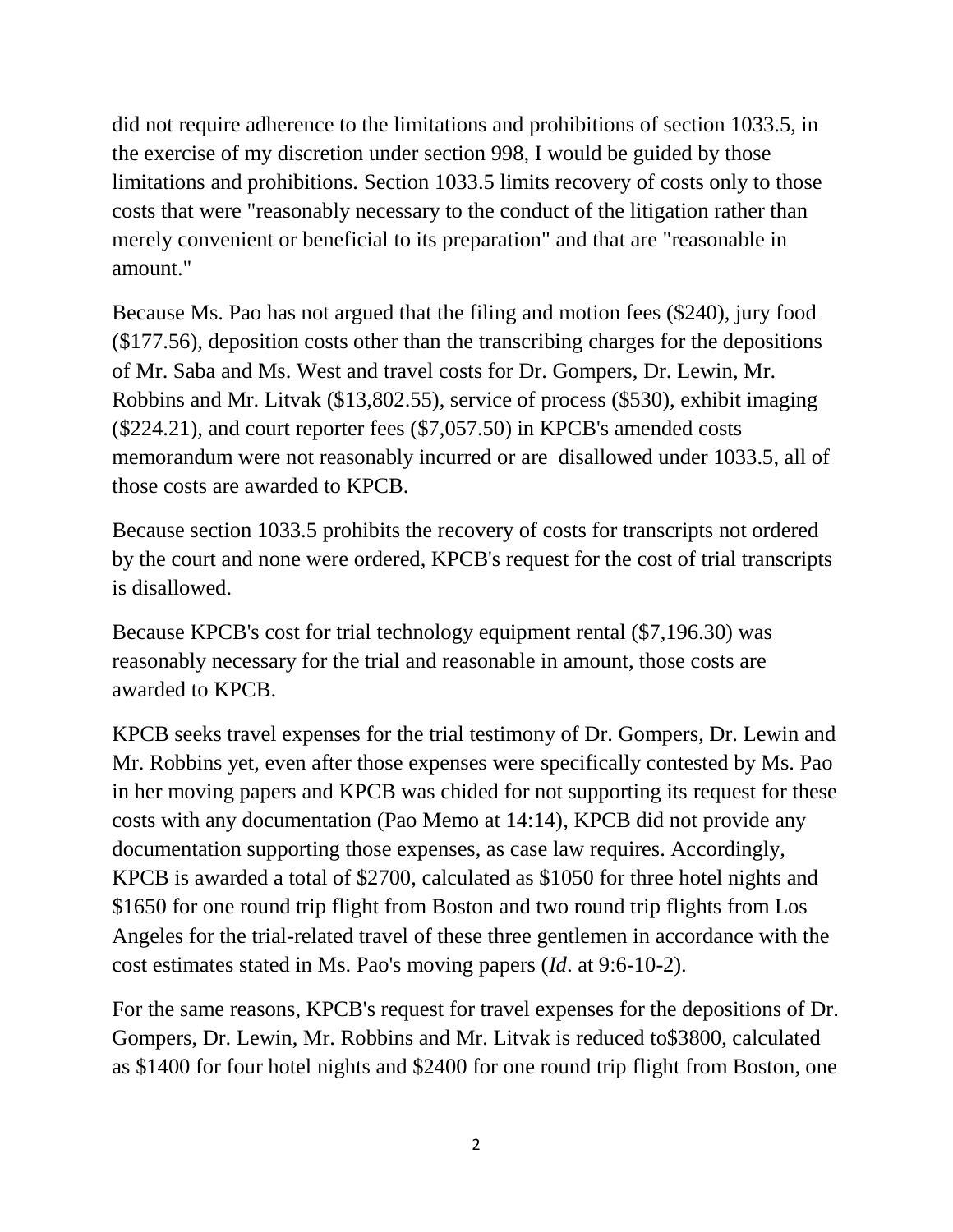round trip flight from Chicago (which I assumed to be the same cost as a round trip from Boston) and two round trip flights from Los Angeles.

Ms. Pao contested the transcribing charges for the depositions of Mr. Saba (\$3692.31) and Ms. West (\$7899.62) in her reply papers based on the assertion that the lion's share of those amounts was excessive and unnecessary expedited charges. While these costs appear high, Ms. Pao's failure to specifically challenge these costs items in her moving papers relieved KPCB of any obligation to explain or document the charges in its opposition papers and thus, based on the black letter rule that costs stated in a verified costs memorandum are presumptively correct, these charges are allowed.

The remaining costs, and by far the largest amounts sought by KPCB, are the expert fees of KPCB's five experts. Ms. Pao contends that, if I award any fees for these experts, the amounts awarded should be informed by and comparable to the amounts incurred by Ms. Pao for her own experts. I agree, but the principal reason I am reducing the fees of four of KPCB's five experts to the fees of Ms. Pao's experts is not that the fees of KPCB's experts were unreasonable as asserted by Ms. Pao, but rather in the exercise of my discretion under section 998 in compliance with the discussion in *Holman* about the "scaling" of expert fee awards to a FEHA defendant.

*Holman* states that "in assessing whether an expert fee award is reasonable in amount, at least in the FEHA context …the court **must** not only look to whether the expense was reasonably incurred, but **must** also consider the economic resources of the offeree. 'Thus, when two competing parties possess vastly disparate economic resources, this **may** require the trial courts"" to "scale" the expert fees awarded to the FEHA defendant "'to the parties' respective resources'" to further the policies enunciated in *Christianburg*. (Emphasis added; internal quotations from *Seever v. Copley Press* (2006) 141 Cal. App. 4<sup>th</sup> 1550, 1562). This portion of *Holman* not only remains good law after *Williams*, but is fully supported by the incorporation of *Christianburg* policies by *Williams* into FEHA costs awards under section 12965 and, in my view, must inform the exercise of my discretion in ruling on KPCB's request for expert fees.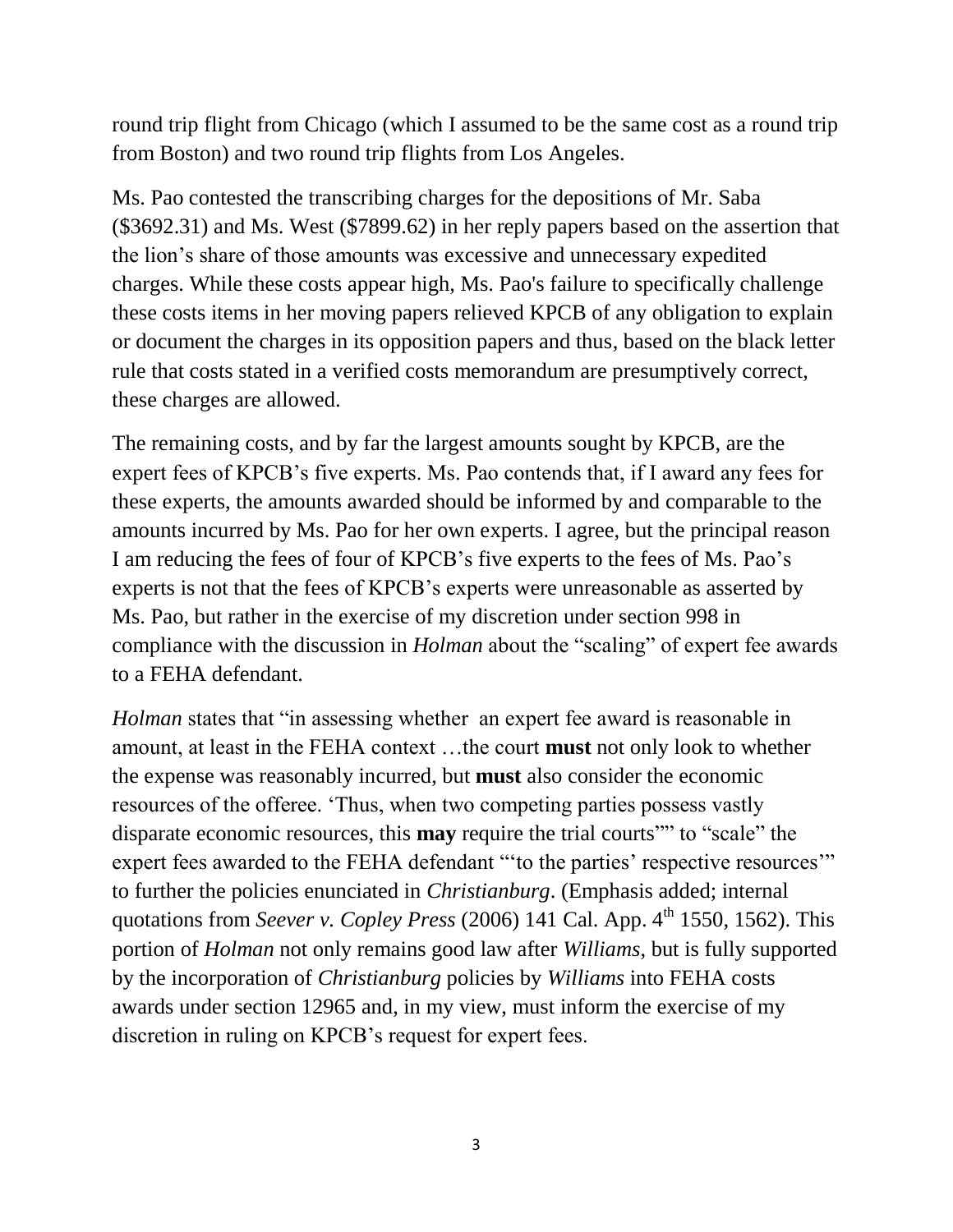There is no doubt that KPCB has "vastly" greater economic resources than Ms. Pao. Nor is there any doubt that Ms. Pao is not indigent. While both her current employment and the likely continuing remuneration in the form of carried interests from her former employment at KPCB show that Ms. Pao has significant economic resources, it is also undoubtedly true that the \$864,680.25 that KPCB seeks in expert fees is a material amount in the context of Ms. Pao's resources. On the other hand, this amount is not a material amount in the context of KPCB's resources. While I recognize that the foregoing statements are very rough approximations of the party's resources, concerns for the parties' privacy and avoidance of delving into the minutia of the parties' finances persuade me that this "rough cut" comparative resource analysis suffices to permit me to properly exercise my discretion in accordance with *Holman*.

Based on the rough cut analysis, I find that scaling of the expert fees is appropriate and that the most reasonable way to do that scaling as to the four KPCB damages and human resources experts who had roughly comparable subject areas to the two experts that Ms. Pao's counsel retained is to award to KPCB the amounts of the fees of Ms. Pao's experts. The amounts that Ms. Pao spent on her experts are a telling indicator of the "scale" that Ms. Pao was willing to and felt she could pay for expert testimony in this case. Thus, in the exercise of my discretion, I award expert fees of \$97,725 for the work of Dr. Lewin and Mr. Litvak and \$65,221.58 for the work of Ms. Young and Mr. Robbins.

An award for the work of Dr. Gompers is a more difficult issue since Ms. Pao did not retain an expert in the subject areas covered by Dr. Gompers. It would contravene the policies underlying section 998 if KPCB were not awarded some amount for Dr. Gompers' work , yet to award the full amount it seeks of over \$275,000 (including the work of the consulting firm that assisted Dr. Gompers) would be out of scale to the parties' resources. Given the absence of any benchmark such as what Ms. Pao incurred for similar work, the selection of the appropriate amount to award to KPCB is not obvious. After much consideration, however, I believe that \$65,700, half of the billings by Dr. Gompers himself, reflects a reasoned exercise of my discretion. \$65,700 for the expert work of Dr. Gompers is is in line with what I perceive to be an amount that Ms. Pao might have spent for an expert on the venture capital industry if she and her counsel chose to